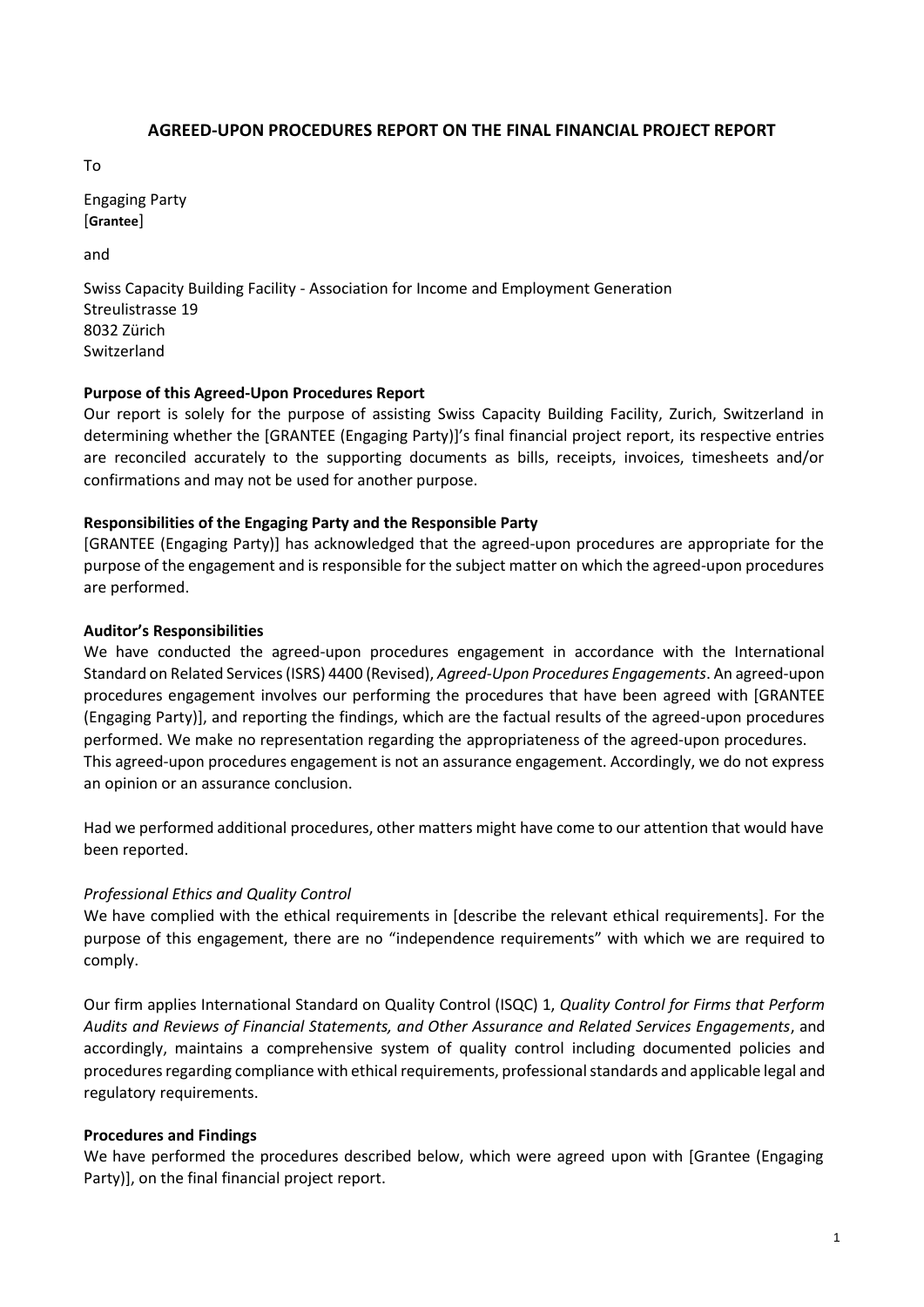| <b>Procedures</b> |                                                                                                                                                                                                                  | <b>Findings</b>                                                                                                                                                                                                                                                                        |
|-------------------|------------------------------------------------------------------------------------------------------------------------------------------------------------------------------------------------------------------|----------------------------------------------------------------------------------------------------------------------------------------------------------------------------------------------------------------------------------------------------------------------------------------|
| report.           | Procedures related to the final financial project                                                                                                                                                                |                                                                                                                                                                                                                                                                                        |
| 1                 | documents (see below) for ALL actual cost report. And found that<br>entries in the report.                                                                                                                       | Obtain from the management of the We obtained from management the final financial<br>GRANTEE the final financial project report project report as well as corresponding supporting<br>as well as corresponding supporting documents for ALL actual cost entries in the                 |
| 2                 | version from SCBF.                                                                                                                                                                                               | Reconcile the final financial project report We reconciled the final financial project report<br>obtained from the Grantee with the from Grantee with the version from SCBF without<br>differences.                                                                                    |
| β                 | financial project report.                                                                                                                                                                                        | Verify the correct calculations in the final The recalculations of the calculations included in<br>the list did not reveal any differences.                                                                                                                                            |
|                   | Procedures related to costs, which are booked<br>in Grantees bookkeeping system.                                                                                                                                 |                                                                                                                                                                                                                                                                                        |
| 4                 | Reconcile the cost entries in the final<br>financial project report with the supporting<br>documents (bills, receipts, timesheets,<br>invoices) and verify its proper record in<br>Grantee's bookkeeping system. | We reconciled the cost entries in the final financial<br>project report with the supporting documents<br>without differences. We note a corresponding<br>record in Grantee's bookkeeping system.                                                                                       |
| 15                | procedure<br>4 are<br>in                                                                                                                                                                                         | Verify if the claimed amounts as reconciled We note that for all entries as reconciled in<br>net amounts. procedure 4, net amounts are claimed.                                                                                                                                        |
| 6                 | date).                                                                                                                                                                                                           | Verify the project-related booking entries  We note that all entries as reconciled in procedure<br>in the Grantee bookkeeping system (bills  4 AND the advance payments from SBCF to<br>and payments from SCBF to Grantee to Grantee are booked in the Grantees bookkeeping<br>system. |
|                   | Procedures related to cost claims based on<br><b>Grantees own staff.</b>                                                                                                                                         |                                                                                                                                                                                                                                                                                        |
| 7                 | report (claimed days) with supporting hours)<br>documents (most probably timesheets).                                                                                                                            | Reconcile the entries based on Grantees We reconciled the entries based on Grantees own<br>own staff in the final financial project staff in the final financial project report (claimed<br>with<br>the<br>supporting<br>documents<br>(timesheets) without differences.                |
| 8                 | therefore an adequate portion of the total                                                                                                                                                                       | Verify if the timesheets are a result of a We note that the claimed hours for Grantee's own<br>Grantee's time tracking system and staff is calculated out of a time tracking system.                                                                                                   |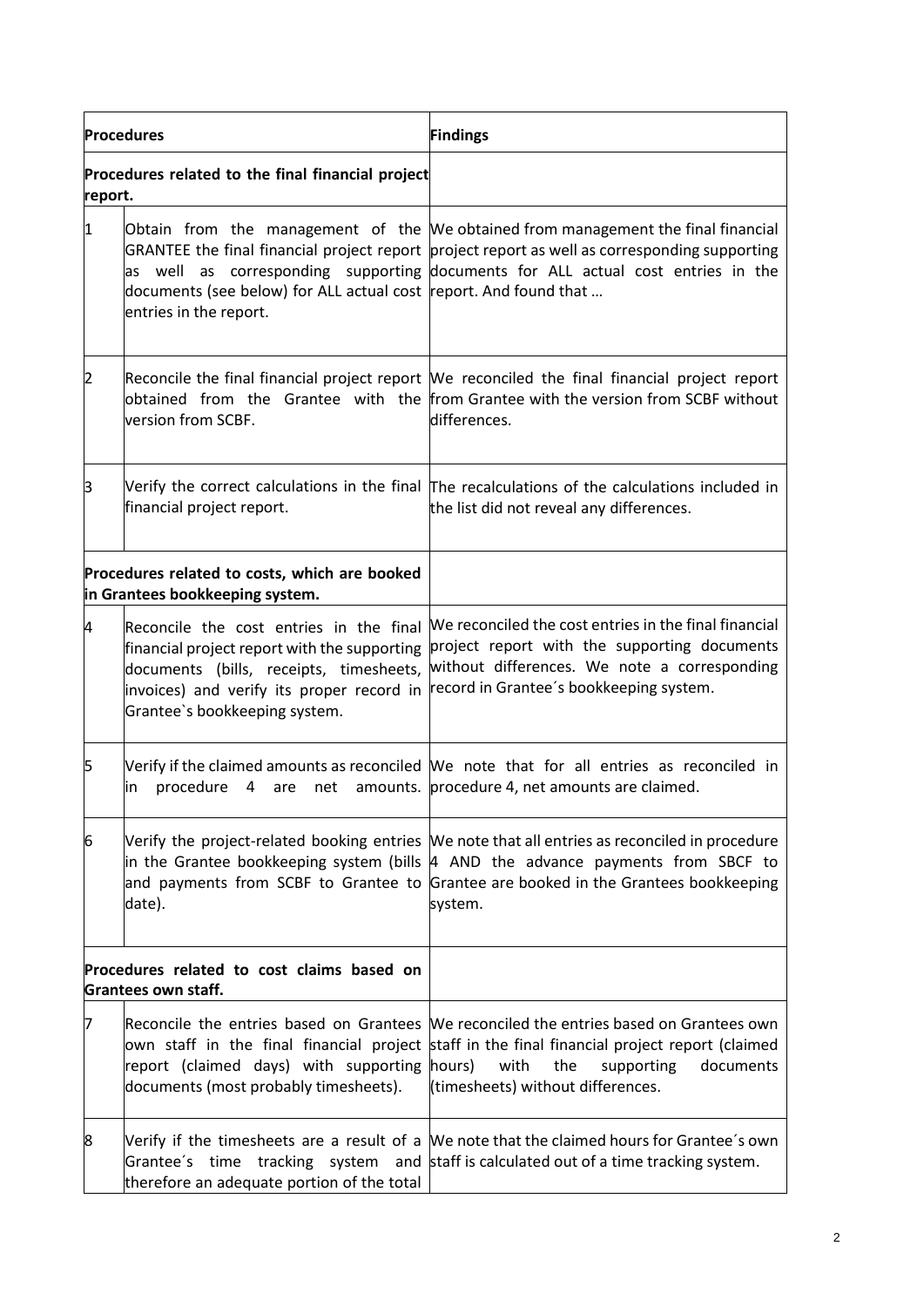| <b>Procedures</b>                                                                               |                                                                                                                                                                                                                                                                                                                                       | <b>Findings</b>                                                                                                                                                                                                                                                                                                                                                                                                                                                                                                                                                             |
|-------------------------------------------------------------------------------------------------|---------------------------------------------------------------------------------------------------------------------------------------------------------------------------------------------------------------------------------------------------------------------------------------------------------------------------------------|-----------------------------------------------------------------------------------------------------------------------------------------------------------------------------------------------------------------------------------------------------------------------------------------------------------------------------------------------------------------------------------------------------------------------------------------------------------------------------------------------------------------------------------------------------------------------------|
|                                                                                                 | labour time, or if the timesheet is set up for<br>the project purpose (for example in Excel<br>spreadsheet).                                                                                                                                                                                                                          | OR<br>We note no time tracking system, and the claimed<br>hours are listed in an Excel spreadsheet for the<br>project purpose.                                                                                                                                                                                                                                                                                                                                                                                                                                              |
| Procedures related to claimed costs, which are<br>not part of the Grantee's bookkeeping system. |                                                                                                                                                                                                                                                                                                                                       |                                                                                                                                                                                                                                                                                                                                                                                                                                                                                                                                                                             |
| 9                                                                                               | Verify that for all entries in the final<br>financial project report, which are directly<br>paid by the FInancial Sector Partner and/or<br>other third parties, signed confirmations to<br>the Grantee are available.<br>They specify the type of cost and the (net)<br>amount and confirm the exclusively usage<br>for this project. | We note that for all entries in the final financial<br>project report, which are paid for directly by the<br>Financial Sector Partner and/or other third parties,<br>reconcilable signed confirmations are available.<br>They specify the type of cost and the (net) amount<br>and confirm the exclusive usage to this project.<br>OR<br>We note that NOT for all entries in the final<br>financial project report, which are paid for directly<br>by the Financial Sector Partner and/or other third                                                                       |
|                                                                                                 |                                                                                                                                                                                                                                                                                                                                       | parties, reconcilable signed confirmations are<br>available. They specify NOT IN ALL CASES the type<br>of cost and the (net) amount and confirm NOT IN<br>ALL CASES the exclusive usage to this project.                                                                                                                                                                                                                                                                                                                                                                    |
|                                                                                                 |                                                                                                                                                                                                                                                                                                                                       | For the following entries either the confirmation is<br>missing AND/OR the confirmation does not specify<br>the type of cost and the (net) amount and does not<br>confirm the exclusive usage for this project:                                                                                                                                                                                                                                                                                                                                                             |
|                                                                                                 |                                                                                                                                                                                                                                                                                                                                       |                                                                                                                                                                                                                                                                                                                                                                                                                                                                                                                                                                             |
|                                                                                                 | <b>Procedures related to all entries</b>                                                                                                                                                                                                                                                                                              |                                                                                                                                                                                                                                                                                                                                                                                                                                                                                                                                                                             |
| 10                                                                                              | financial project report, list those claimed<br>costs that have a probability of having a<br>residual value of more than CHF 5,000 at<br>the end of the project. Please verify and<br>document, if the residual values are proper<br>reflected in the final financial project<br>report.                                              | By reviewing the supporting documents We did not find any claimed costs that have a<br>corresponding to the entries in the final probability of having a residual value of more than<br>CHF 5'000 at the end of the project.<br>OR<br>We identify the following claimed costs with a<br>probability of having a residual value of more than<br>CHF 5'000 at the end of the project. Please remark<br>the positions with $(1)$ = proper reflected<br>respectively $(2)$ = not proper reflected in the final<br>financial project report and therefore at the final<br>claim: |
|                                                                                                 |                                                                                                                                                                                                                                                                                                                                       | <br>                                                                                                                                                                                                                                                                                                                                                                                                                                                                                                                                                                        |